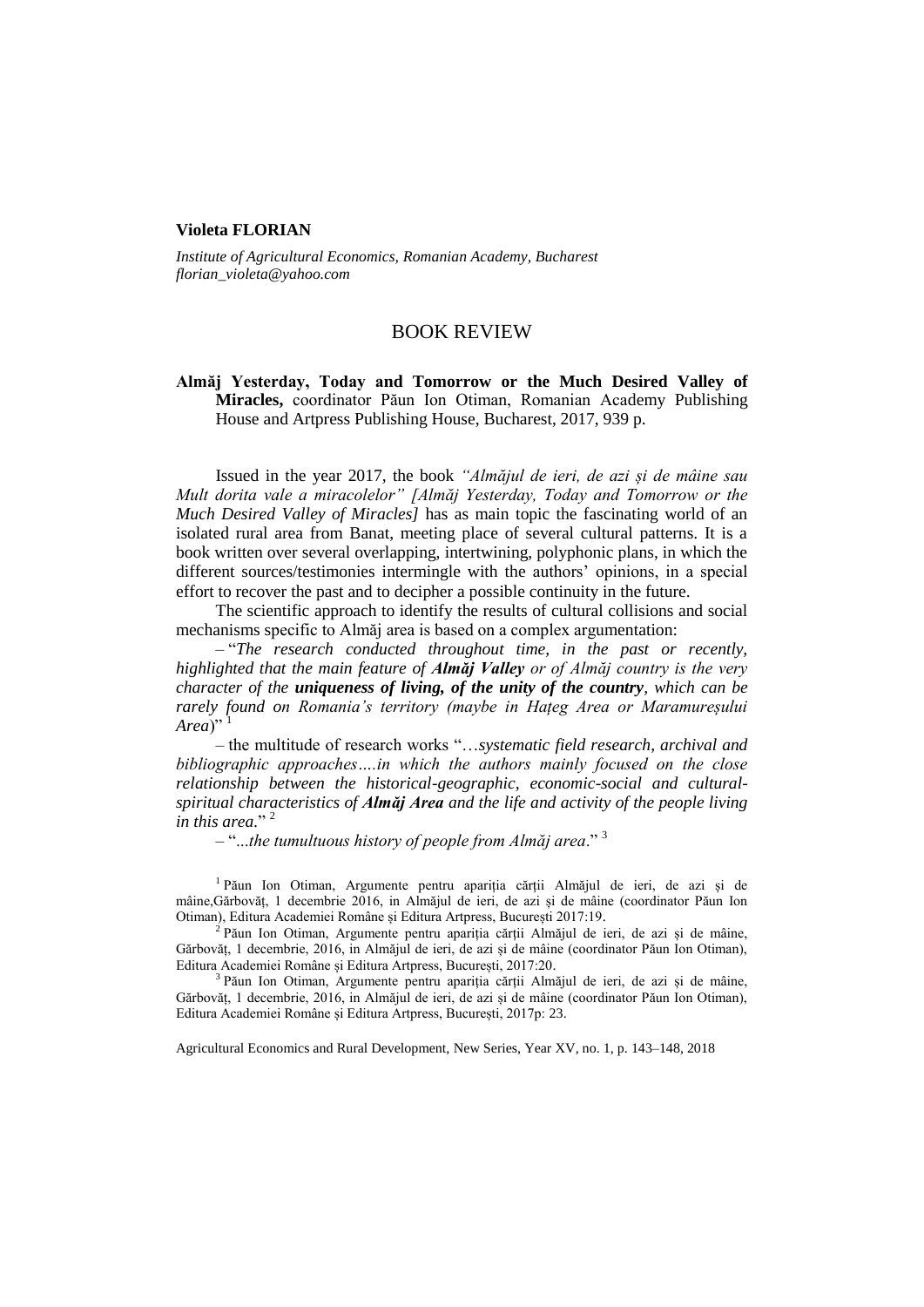– "….*admirable assimilation, integration and total identification and merging with the atmosphere, soul and consciousness of people coming from everywhere who settled in Almăj, the case of teacher Vasile Nemiș, of other teachers coming from Oltenia or Ardeal or even from Bucovina, the case of my teacher, Iosif Plievschi, from Gârbovăț.*" <sup>4</sup>

The rural area from Almăj Valley is investigated in an exhaustive manner, the structural dimensions and the socio-economic processes being subject to temporal contextualization: past, present and future. In this perspective, the territorial image is decomposed into its fundamental dimensions:

– Population, living and language in Almăj (Location of Almăj on Romania's map – author: dr. Ana-Neli Ianăș; Almăj throughout time – authors: Prof. Dan Oberșterescu, dr. Dacian Rancu; Population and living in Almăj – author: dr. Ana-Neli Ianăș; Language of the people from Almăj – author: dr. Florina-Maria Băcilă), dedicated to the natural, demographic and cultural heritage of this territorial entity. The multiple and complex analyses, conducted under an academic paradigm, overlap the scientific perspectives of the rural area with those specific to the *perceived pace* and of the *lived space.* Under this rationale of investigating how the demographic and cultural structures were developed in a physically delimited space, the following conclusion can be drawn:

"*Almăj, as a well-established geographical, historical and administrative entity, has a rich history. Throughout time, Almăj Valley was a melting pot in which different populations, ethnicities and confessions were mixed together. Almăj has permanently had something of its own, something specific: picturesque place, architecture of houses and dwellings, people's traditional clothes, traditions and mentalities*."<sup>5</sup>

– The economy in Almăj area (Business Sector in Almăj. Structure of Rural Economy in Almăj Area – authors: acad. Păun Ion Otiman, prof.dr. Vasile Goșa, dr. Caius Goșa-; Agriculture in Almăj Area – authors: acad. Păun Ion Otiman, dr. Caius Goșa; Forestry and Forestry Ecconomy – author: acad. Păun Ion Otiman; Tourism in Almăj area – author: prof. Dr. Gheorghe Popovici) is investigated in a historical perspective (the economic activity –mining, wood exploitation, wood processing, agro-processing – are temporally located in terms of emergence and development) completed by the in-depth analysis of the main agro-pastoral activity. The occupations and occupational skills were the social, economic core of life *"...patriarchal way of rural social life and predominantly agro-pastoral economic activity with strong traditional elements as well as the quasi-total absence of agriculture modernization elements (mechanization, electrification, use* 

4 Păun Ion Otiman, Argumente pentru apariția cărții Almăjul de ieri, de azi și de mâine, Gârbovăț, 1 decembrie 2016, in Almăjul de ieri, de azi și de mâine (coordonator Păun Ion Otiman), Editura Academiei Române și Editura Artpress, București, 2017: 27.

<sup>5</sup> Dan Obersterescu, Almăjul de-alungul timpului, chapter 2, in Almăjul de ieri, de azi și de mâine (coordinator Păun Ion Otiman), Editura Academiei Române și Editura Artpress, București, 2017:259 .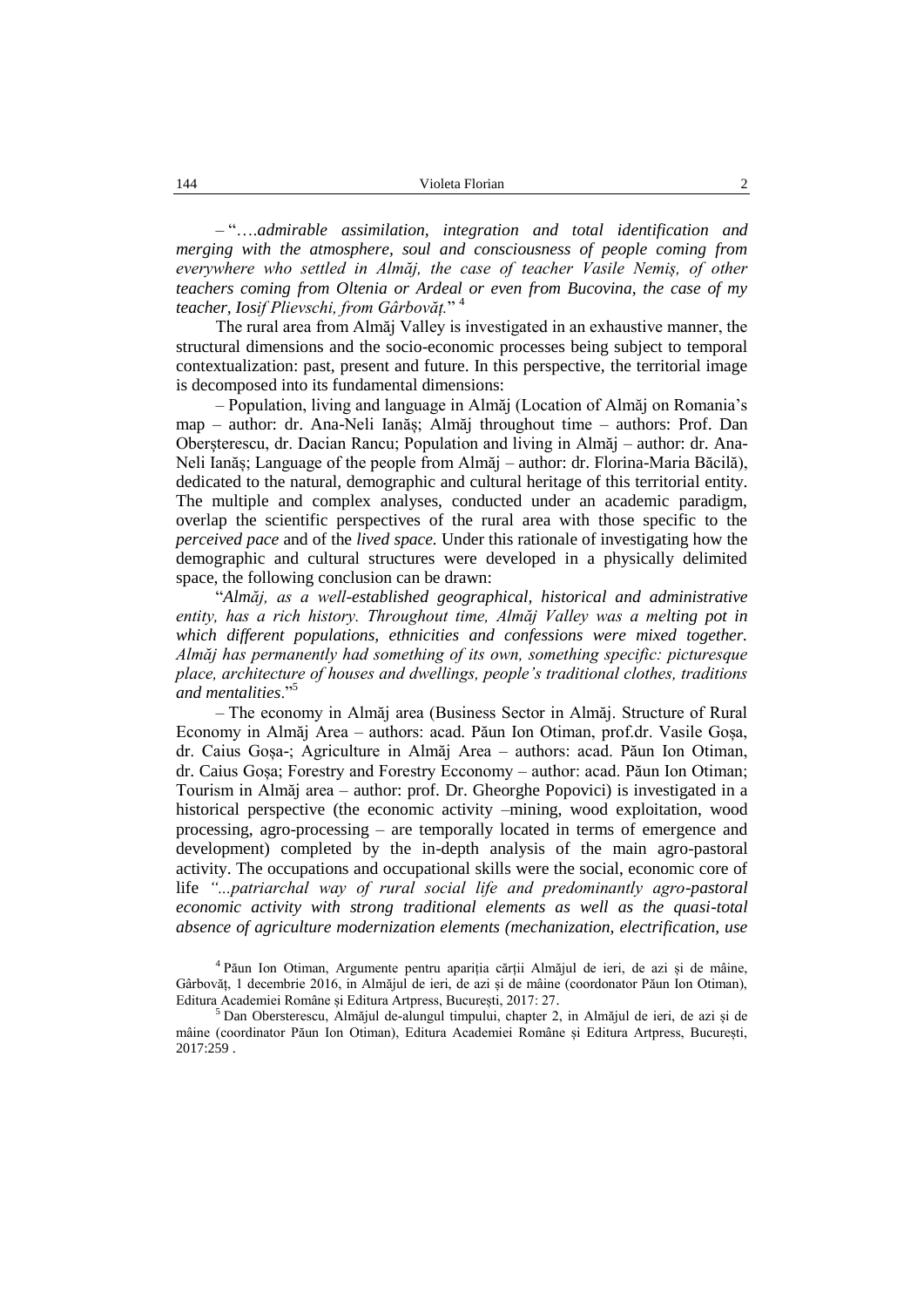*of chemical inputs, etc.) and of road and communication infrastructure (paved roads, passenger and freight vehicles, railway, telephone networks, radio, post office, TV, etc.)".* <sup>6</sup> The analyses are a seductive blend in which objective information (referring to crops, fruit tree growing, sheep raising) are completed and continued with subjective accounts (about the traditions related to sheep raising and transhumance – the Annunciation tradition, Saint George). The historical dimension imposed to deepen the analysis of agriculture evolution throughout time and of the response modalities to different social challenges: cooperativization, reorganization/restructuring in the '1990s. The use of objective (statistical) data as well as of subjective data (memories, testimonials) enables a particular type of understanding, i.e. exhaustive, cognitive decryption, of the significant events in the investigated area: "*A most often used method was the elimination from courses and exmatriculation of student and pupils. I lived this period as a student. Here's an episode: a gentleman, a fellow from human resources…took me out of the amphitheater, on March 12, 1962, coming during the course of my illustrious professor C.V. Oprea, and said to me*: "*You won't come back to the faculty, you, son of a traitor (my father had candidated for the mayor position from the side of the National Liberal Party during the elections of 1946, although he was not a party member) until your father joins the collective farm. I left home in Almăj Valley, at Gârbovăț, where my father – a middle peasant – had 6.63 hectares agricultural and forestland. I met my father, peasant over 50, aged before his time, tired, pressed, thoughtful. I didn't need to tell anything, he understood with tears in his eyes, he, who had not cried even at his mother's death, why I had come home. The next day, after years and months of psychological torture, he signed the request*."<sup>7</sup> . The chronological statistical series, by each rural community (Bănia, Bozovici, Dalboșeț, Eftimie Murgu, Lăpușnicu Mare, Prigor, Șopotu Nou) complete the objective picture of agriculture transformation, sometimes modernization phenomena and processes: average crop and animal yields, agricultural holdings, subsidies, farms.

Forestry and forest exploitation, the main pillars of the rural economy, are subject to multidimensional analysis, i.e. in historical, economic and social terms. The organizational analysis of the Wealth Community (1871–1948) is worth noting, as a polarizing institution for the forestry interests of rural communities, social support for the inter- and intra-rural solidarity and economic cohesion. Tourism can be an asset for the modernization and development of Almaj area; the possible tourism forms are: mountain, balneary, week-end, rural tourism and agrotourism, speo-tourism, eco-tourism, hunting and sport, fishing tourism, adventure tourism, spiritual tourism.

<sup>6</sup> Păun Ion Otiman, Agricultura în Almăj, chapter 6, in Almăjul de ieri, de azi și de mâine (coordinator Păun Ion Otiman), Editura Academiei Române și Editura Artpress,București, 2017:398. <sup>7</sup> Păun Ion Otiman, Agricultura în Almăj, chapter 6, in Almăjul de ieri, de azi și de mâine

<sup>(</sup>coordinator Păun Ion Otiman), Editura Academia Română și Editura Artpress, București, 2017: 449.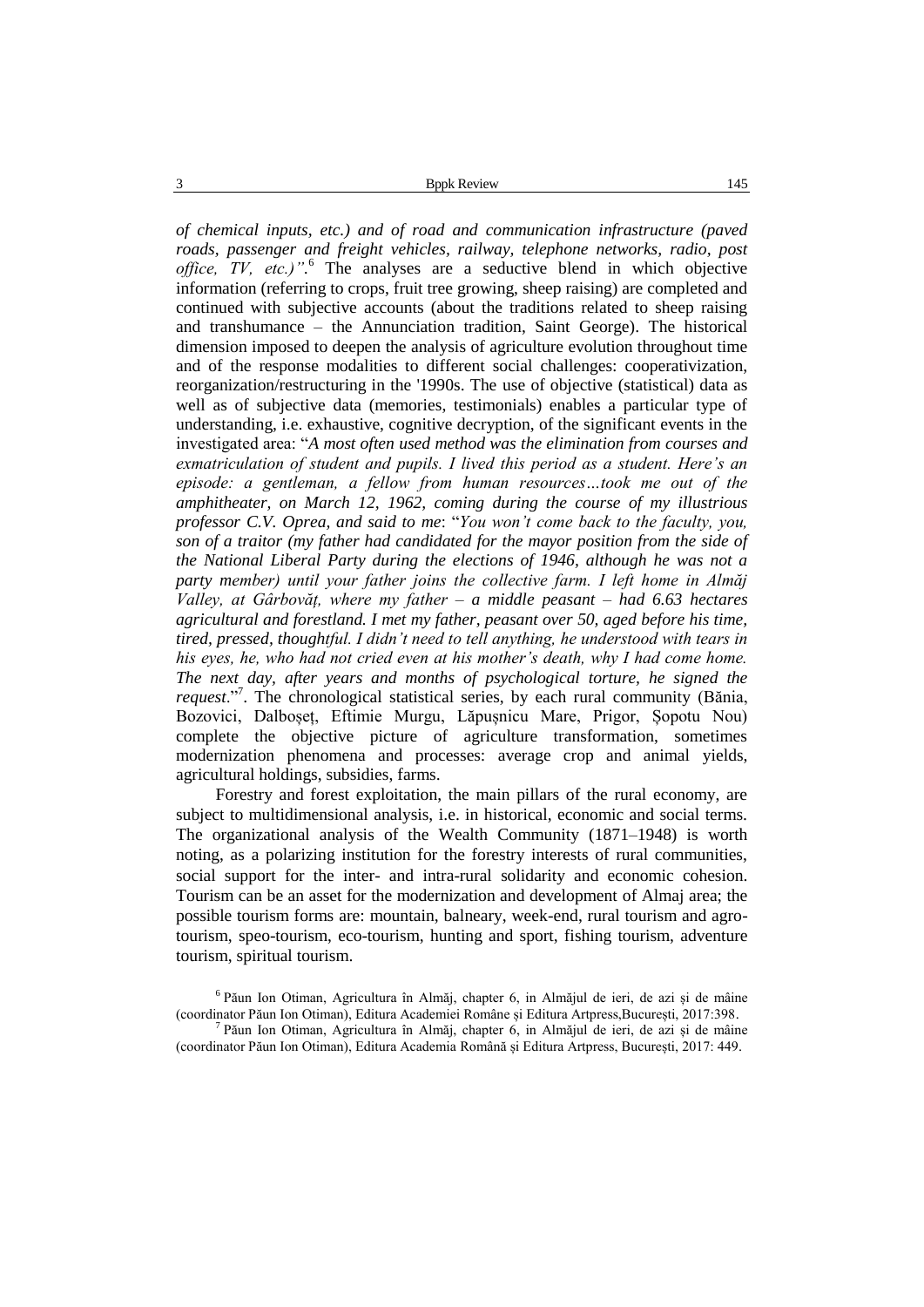– Education, culture, traditions, spirituality in Almăj area (Education in Almăj – author: prof. Pavel Panduru; Culture and folk art in Almăj author: prof. Florina Nica; Tradition in Almăj area – authors: dr. Maria Vâtcă, prof. Diana Otiman; Spirituality in Almăj – authors: prof. Gheorghe Rancu-Bodrog, prof.dr. Daniel Alic) offer the possibility to discover the institutional modalities specific to Almăj Country, on which the modernization of rural spirituality was based: "*We, the authors of this book on the beautiful Almăj area, from Banat area, and its people, are trying to show that the Romanian school from these places has a past, hidden only by the hostilities of the times*."<sup>8</sup> The educational process begins: "...*in the priest's house or in the church, as where there was a place of worship, the education took place in the church, under the supervision of the priest.....one can speak about the existence of a state-funded school only beginning with the year 1768, when the Aulic Court from Vienna took steps to operate a national school in each border commune, and a trivial school at the company' headquarters<sup>9</sup> with German and Romanian as teaching languages, with four years of studies, divided into 8 semesters...In the year 1786, national schools were established in all the communes from Almăj, in which German was no longer compulsory, and the school leadership was held by officers*" <sup>10</sup>. In the next century the same parameters were applied, "*The organization principles of trivial schools, of national schools and gymnasiums,....the educational process, the material basis of schools, the*  assignment of teaching staff, etc. were established by imperial ordinances..."<sup>11</sup>. Furthermore, the idea of normative development and institutional consolidation of the entire educational process, essential for the education consistency and durability, is based on pertinent historical analyses. The rural communities from Almăj area are cultural enclaves, depository for material and spiritual connectivity and for the social significance of an economic history rich in homogenous ethnic overlaps. The singularity of phenomena and processes from this area is illustrated by highlighting the characteristics of architecture, folk techniques and domestic industry. The traditions from this area offer an amazing diversity of the mix of profane, mythical and magical practices, from the traditional ones to those from the great cycles of life:

– the procession of masks from the world of horns *– "...is organized seven weeks before Easter..., only the men (also the women in certain localities) wear* 

<sup>8</sup> Pavel Panduru, Învățmântul în Almăj, chapter 9, in Almăjul de ieri, de azi și de mâine (coordinator Păun Ion 0timan), Editura Academiei Române și Editura Artpress, București, 2017:619.

<sup>9</sup> Trivial school: *name borrowed from the schools in Middle Ages, in which the study of grammar, dialectics and rhetoric formed the so-called "trivium"*. (Pavel Panduru, Învățământul în Almăj, chapter 9, in Almăjul de ieri, de azi și de mâine (coordinator Păun Ion Otiman), Editura Academiei Române și Editura Artpress, București, 2017: 630).

<sup>10</sup> Pavel Panduru, Învățământul în Almăj, chapter 9, in Almăjul de ieri, de azi și de mâine (coordinator Păun Ion Otiman), Editura Academiei Române și Editura Artpress, București, 2017: 620–621.

<sup>11</sup> Pavel Panduru, Învățământul în Almăj, chapter 9, in Almăjul de ieri, de azi și de mâine (coordinator Păun Ion Otiman), Editura Academiei Române și Editura Artpress, București, 2017:630.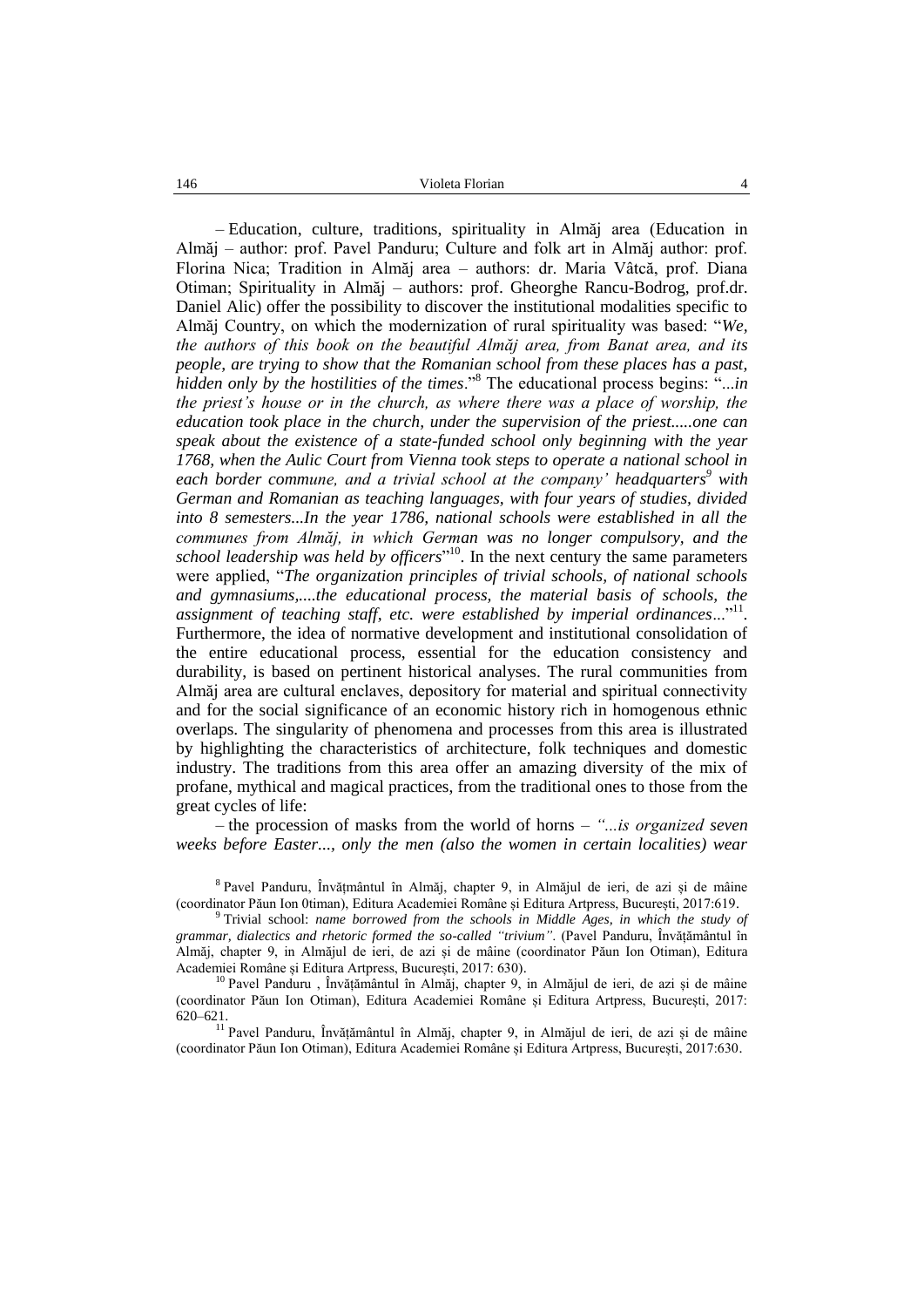*masks (wolf, fox, forest ranger, old man, old woman, bride groom) masks.....the people wearing masks gather in front of the Community Center or in the center of the locality where from they will walk in the streets, with music on… The attendants –godfather, the bride ("a very big one"), the members of the wedding – go round the locality, perfectly mimicking a wedding procession."<sup>12</sup>*

– the Saturday of Souls in spring, for the commemoration of the dead:*"On the Saturday when the Great Lent begins....food is given as charity…in wooden plates....; the Saturday of Souls – the day when cheese begins to be abstained from,...moment when cheese pie, bread rolls or koliva are offered as alms...the Saturday of Souls on "Mucenici" day, on March 9…....in Almăj it is customary to prepare a typical dessert, a cake with flowers, made of corn flour..., in which 40 holes are made and in the middle there is a coin (who finds it has luck all year)...; the Sângeorz Feast ...bread rolls, curd, bowls with milk are offered, and on Palm Sunday there is also a commemoration of the dead, when women go with willow twigs to the graveyard. On Thursday before Easter …new mugs were offered, adorned with greenery and wild flowers, on which a candle and a bread roll are attached, bearing a specific name. On the Easter of the Kind-Hearted (Memorial Easter), bread rolls, painted eggs, a piece of curd, water or wine are offered for the dead relatives."<sup>13</sup>*

– Saint Basil's Day, "*On New Year's Eve, in most localities there were certain magical practices, to predict the future. Thus, raising plates was a practice used for the unmarried girls...girls used to put a bunch of basil and a mirror under their pillows to dream of their future husband..…Also on Saint Basil 's Evening, the elderly people used to predict the weather in the year to come (also in practice nowadays), called the onion calendar..."<sup>14</sup>*

– birth and christening, wedding, death are events with a fascinating ritual significance, like: "*Nedeia – pray of the village – was the patronage of the Orthodox church and it lasted for two days. As a rule, each family received guests*  with whom they had a good time at the festive dinner. In the two days, in the *afternoon, dancing was organized in the center of the village or at the Village Community Center, and at night a ball was organized that lasted till dawn."*<sup>15</sup>

Almăj spirituality is materialized into ancient establishments (the necropolis of Sopotu Vechi, Găurile lui Miloi, Cârșia lui Vasile, Gaura Chindiei, Monastery from Boiște and Țâcovița), into orthodox churches (on a random listing, the following are worth mentioning: church "Birth of the Holy Mother" from Bănia,

 $12$  Maria Vâtcă, Tradiții almăjene, chapter 11, in Almăjul de ieri, de azi și de mâine (coordinator Păun Ion Otiman), Editura Academiei Române și Editura Artpress, București, 2017:687–688.

<sup>&</sup>lt;sup>13</sup> Maria Vâtcă, Tradiții almăjene, chapter 11, in Almăjul de ieri, de azi și de mâine (coordinator Păun Ion Otiman), Editura Academiei Române și Editura Artpress, București, 2017: 688–689.

<sup>&</sup>lt;sup>14</sup> Maria Vâtcă, Tradiții almăjene, chapter 11, in Almăjul de ieri, de azi și de măine (coordinator Păun Ion Otiman), Editura Academiei Române și Editura Artpress, București, 2017: 685–696.

<sup>&</sup>lt;sup>15</sup> Maria Vâtcă, Diana Otiman Tradiții almăjene, chapter 11, in Almăjul de ieri, de azi și mâine (coordinator Păun Ion Otiman), Editura Academiei Române și Editura Artpress, București, 2017:718.